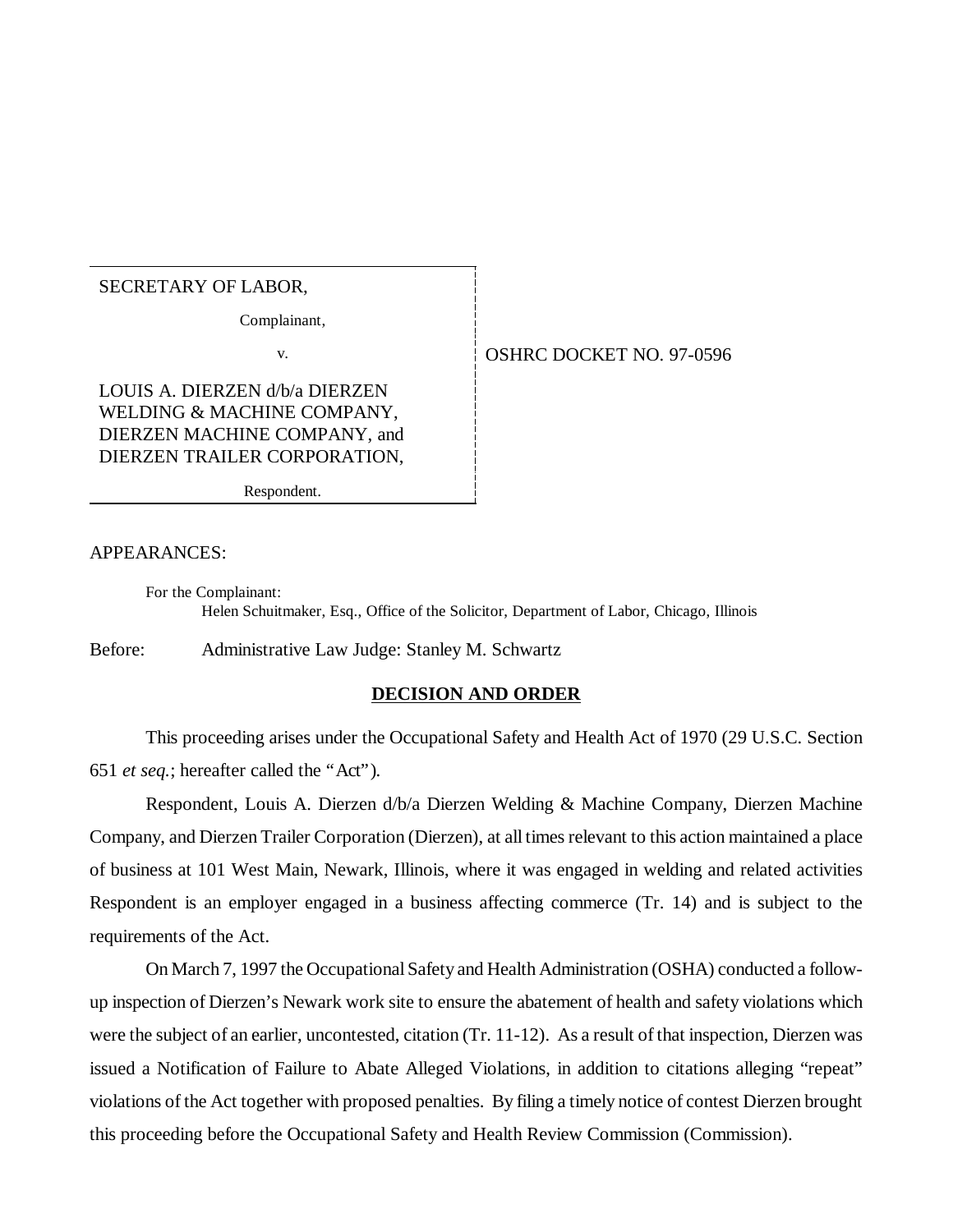On December 19, 1997, a hearing was held in Chicago, Illinois. Neither Respondent, nor his representative appeared at the hearing. The Secretary moved to amend the caption to reflect Respondent's registration in the state of Illinois (Tr. 7). That motion was granted (Tr. 8). Following the Secretary's presentation of her *prima facie* case, the cited violations, as set forth below, were affirmed.

### **Alleged Violations**

### **Notification of Failure to Abate Alleged Violation**: Citation 1, item 2

29 CFR 1910.107(c)(6): Electrical wiring and equipment not subject to deposits of combustible residues but located within spraying area(s) was not the explosion proof type approved for Class I, Group D, locations conforming to the provisions of Class I Division II, hazardous locations:

Spray Area: The equipment and wiring such as but not limited to, lighting and electrical switches were not intrinsically safe or approved for hazardous location.

OSHA Compliance Officer (CO) Renee Perry testified that on March 7, Respondent had purchased explosion-proof lighting approved for the spray area, but had not yet installed that equipment (Tr. 12). Employees were using flammable paint in the spray area, which CO Perry testified could be ignited by a sparking electrical switch (Tr. 13-15). Perry also testified that combustible cleaning rags saturated with paint and the thinner toluene were stored in cardboard boxes in the spray area (Tr. 15-16).

A proposed penalty of \$60,000.00 was proposed. CO Perry testified that Dierzen is a small employer, with only 12 employees. The gravity of the cited violation, however, was high (Tr. 17). Moreover, the Act provides for the imposition of penalties of up to \$7,000.00 for each day during which a violation continues past the abatement date permitted. CO Perry testified that the original abatement date for the electrical wiring was January 17, 1997; the gravity based penalty of \$2,000.00 was multiplied by 30 days (Tr. 27).

Neither the facts nor the proposed penalty were contested, and will be affirmed.

#### **Repeat citation 1, item 1** states:

29 CFR 1904.2(a): A log of all recordable occupational injuries and illnesses, (OSHA Form No. 200 or equivalent), was not maintained at the establishment:

Entire Facility: Employees have been injured and received treatment, but there has not ben a 200 log or equivalent maintained at the facility.

Dierzen Welding and Machine Company was previously cited for a violation of this Occupational Safety and Health Standard 1904.2(a) which was contained in OSHA Inspection Number 122309164, Citation Number 2, Violation Number 1, Issued on 11/15/97.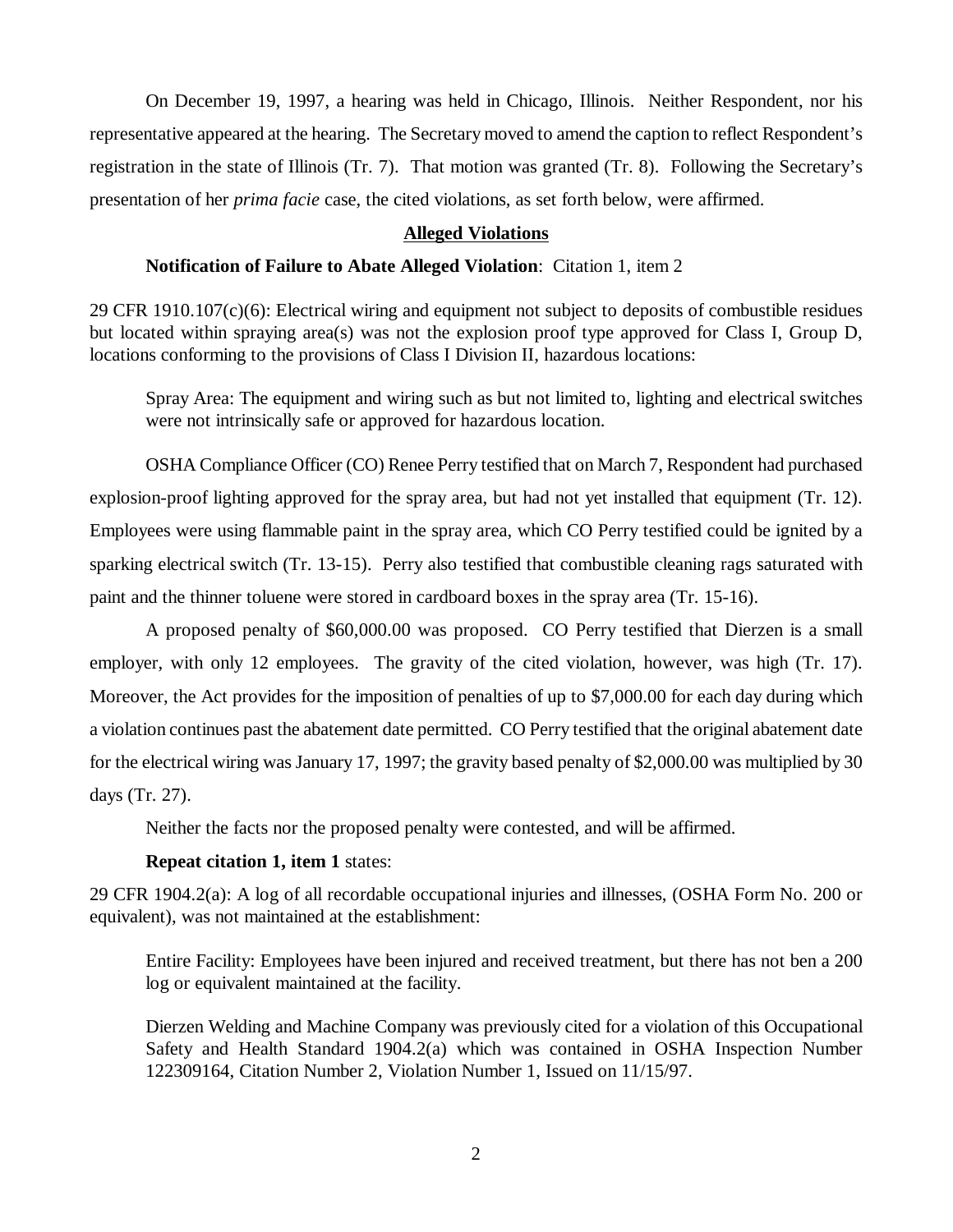On March 7, Respondent told CO Perry that Dierzen had a No. 200 log, but that it was not at the workplace (Tr. 12-13). The log was not subsequently provided, though CO Perry returned to the work site on the following day (Tr. 21-22, 25).

A penalty of \$200.00 was proposed, and will be assessed.

# **Repeat citation 1, item 2** alleges:

29 CFR 1910.107(e)(2): The quantity of flammable or combustible liquids kept in the vicinity of spraying operation(s) exceeded the minimum required for operation:

Spray Area: The company stored over fifty gallons of class 1B flammable liquids such as, but not limited to primers and paint.

Dierzen Welding and Machine Company was previously cited for a violation of this Occupational Safety and Health Standard 1910.107(e)(2) which was contained in OSHA Inspection Number 122309164, Citation Number 1, Violation 3b, Issued on 11/15/96.

On March 7, CO Perry found that over 120 gallons of Class 2 flammable spray paint were stored

in the spray area (Tr. 13, 19). Welding operations were being performed 20-25 feet from the spraying (Tr.

18-19). CO Perry testified that the paint posed a fire and/or explosion hazard, in that welding sparks could

ignite the mist of flammable vapors produced by they spray operation (Tr. 18, 20).

Dierzen was previously cited for violation of the same standard (Tr. 19). That citation was uncontested (Tr. 19). A penalty of \$4,000.00 was assessed.

The CO's evidence and penalty assessment are unchallenged, and will be affirmed.

# **Other than serious citation 2, item 1** alleges:

29 CFR 1910.178(p)(1): Powered industrial truck(s) with defect(s) or in any way unsafe had not been withdrawn from service until restored to safe operating condition(s):

Inside and outside of the facility: The employees are required to shout or scream when crossing aisles and whenever vision obstructed. The horn was not operating on the forklift truck.

CO Perry testified that the horn on the forklift in operation on Dierzen's premises was not working

(Tr. 22).

The violation will be affirmed without penalty as proposed.

# **ORDER**

1. Notification of Failure to Abate Alleged Violation, citation 1, item 2 is AFFIRMED, and a penalty of \$60,000.00 is ASSESSED.